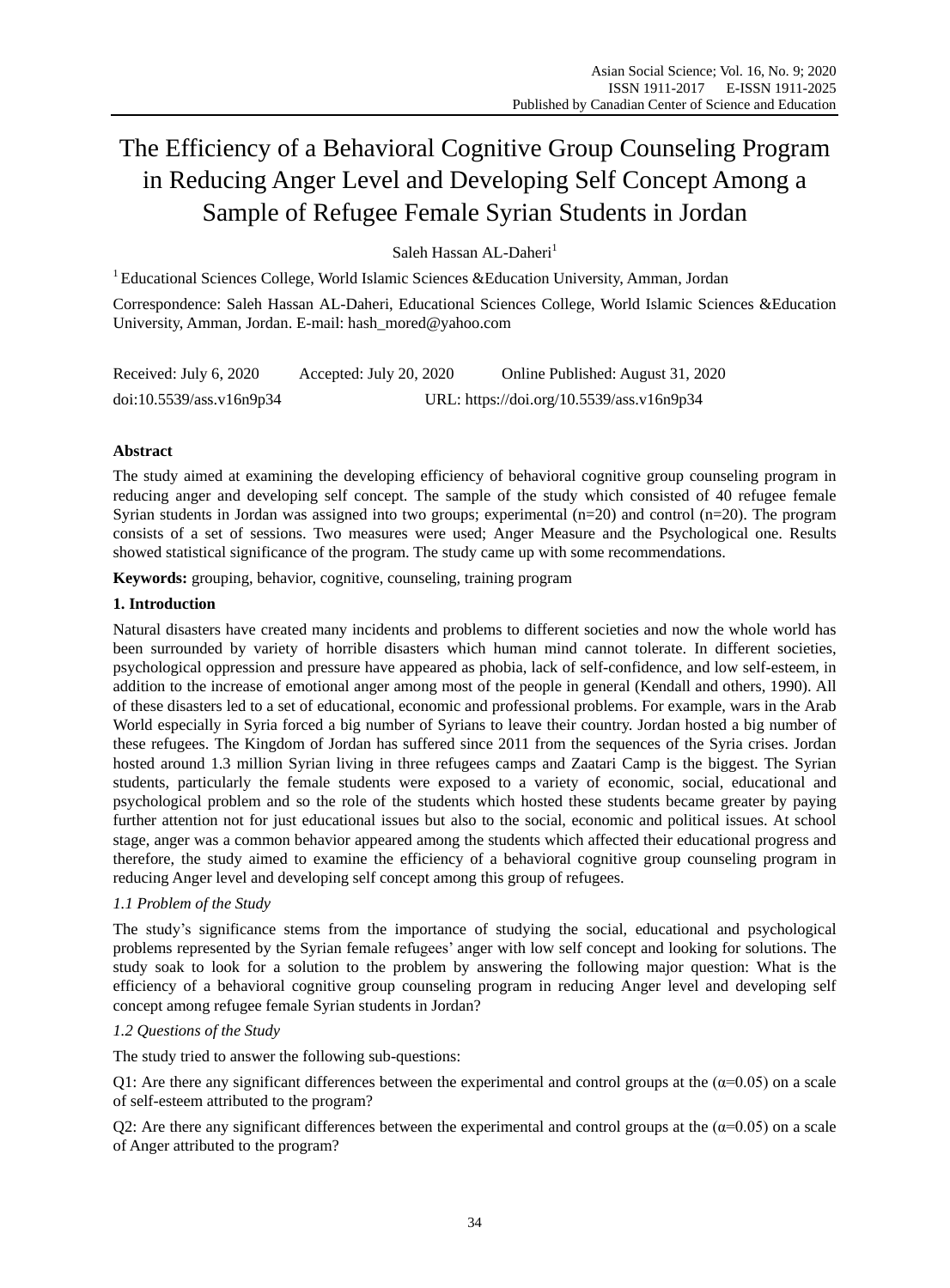## *1.3 Significance of the Study*

Theoretically, the study stems its significance from the society it addressed. More refugees means the problem becomes more complicated especially with those who have not rehabilitated yet. From the practical point of view, this part of society needs rehabilitation, education, higher degree of adaptation, social and psychological compatibility, and self concept development. Additionally, Ministry of Education can provide much care to this group through the application of this behavioral cognitive group counseling proposed program.

## *1.4 Terms of the Study*

1. The cognitive, behavioral and counseling program: is one of the counseling programs that is applied on a group of individuals chosen for the having the same problem (Zahran, 1992). Procedurally, it is a set of counseling methods represented by training counseling sessions that involve activities to reduce anger and develop the self-esteem concept of the Syrian refugees students in Jordan.

2. Self concept: it is the basic component of the personality. And anyone who has low degree of self concept is considered as a negative person who thinks in a negative way (Zahran, 1992; AlGhareeb, 2004). In short, self concept is the personal perceptions formed by the expertise acquired by the environment (Bracka, 2000). Procedurally, it is the degree which the Syrian females get of self concept measures used in the study.

3. Anger: it is an emotional state characterized by Stress, anxiety and psychological disturbance. And the individual may respond to different real situations with anger (Daheri, 2011). Procedurally, anger means the degree which the Syrian refugees got on the Anger Scale used in the study.

4. The female Syrian refugees in Jordan: students who are enrolled in Al-Qadesia Secondary School for females in Jordan.

## *1.5 Limits of the Study*

This study is limited to the Syrian students in Al-Qadeisa Secondary School for female students in Jordan. Two specific measures were used; self concept and anger.

## **2. Theoretical Background & Previous Studies**

## *2.1 Theoretical Background*

Jordan has faced many social, cultural and technical changes. There was a great widespread of using modern technology as network services and cell phones, in addition to the social and cultural openness. Moreover, there is unemployment problem that greatly affects Jordan socially and economically. Regardless these previous problems, the refugees problem remains the worst. Many studies pointed out that the refugee process causes loss of social and personal identity, family's disintegration, and lack of the appropriate social brining up of the youth. And this is exactly what has happened with the Syrian refugees especially in Jordan that hosted a great number of Syrian refugees in different school stages. And there are many theories that interpret the general behavior of the Syrian refugees whose their real needs were not fulfilled appropriately even if the hosted country (Jordan) provided many of the social and economic life requirements for them. Behaviorists believe that the psychological stress is represented by the reliance on the learning process as a window through which dangerous situations, that the refugees face and cause anger, could be treated. Golden (1998) assured that the behavioral and psychological results of anger and psychological pressures may lead to great anxious but at the same time they could be effectively successful as they help the individual to take critical decisions and strengthen his ability to face any future failure or success. Moreover, the psychological stress teaches the individual how to solve problems from an early age (Daheri, 2005). Anger is an emotional state which a person passes by as a reaction to social and economic problems. Facing these problems and any difficult situations relied heavily on the strength of the individual's personality.

Self concept means the self perceptions that have been created by the expertise that interprets the individual's behavior through the environment. And it is affected by others' evaluation. Identity, from social perspective, is based on the individual's awareness of uniqueness and solidarity with the society's values. In other word, it is a set of operations located in the individual's personality and it is linked with the society's values and it is prepared according to the common cognitive attitudes in the society. Identity versus role-confusion represents the growth problem at the beginning stage of youth according to Erikson Model for social growth. It is clearly that the self concept is the basic thing that starts to grow up during the individual's interaction with the crises including the political and social refugee. During this crisis, the refugee who makes things that do not match his social and political circumstances, starts to understand his identity. In his theory, Pandora stated that identity has three dimensions; behavioral, cognitive and social. Therefore, the behavioral and cognitive treatment should be used to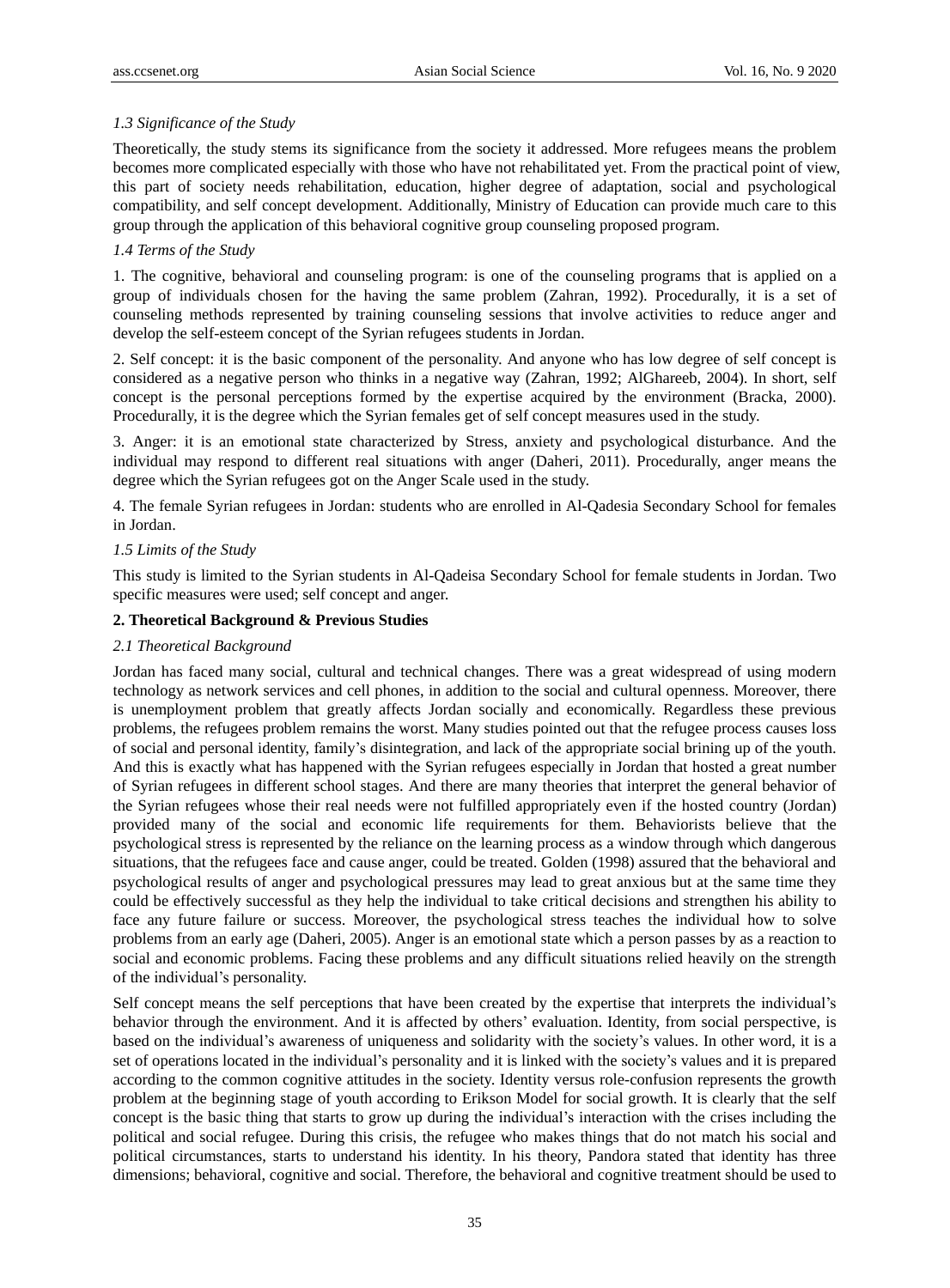evaluate the situation which the Syrian refugees especially the students passed by. It should be stated here that the study' variables; anger and self concept help in identifying many issues that could be treated using the behavioral and cognitive therapy (Lazarus & Folkman, 1984).

#### *2.2 Previous Studies*

1. The study of Ahmad and others (1998) entitled by "effect of group behavioral and counseling program in training on social skills, burn-out level and self concept" aimed to examine the efficiency of group behavioral and counseling program in training on social skills, burn-out level and self concept. A sample consisted of 40 students from one of the public schools at Cairo city was chosen and assigned into two groups; experimental and control. Results showed statistical significant in favor of the experimental group.

2. Zuir's study (2000) aimed at examining the efficiency of a behavioral cognitive group counseling program in anger management of teenager students. The sample which consisted of 62 was assigned into groups; experimental and control. The study used Anger Measure to collect data. Results showed statistic significant differences in favor of the experimental group.

3. Al-Khawaldah (2012) conducted a study entitled by "the impact of the Behavioral cognitive program in reducing anger among a sample of the first Secondary students in Jordan". the study aimed to reveal the impact of Behavioral cognitive program in reducing anger. The sample of the study consisted of 50 students of Secondary schools. Results showed that the program was effective in reducing the students' level of anger.

4. Al-moither (2016) conducted a study aimed at reducing the psychological stresses in the social development centers. The sample of the study consisted of 40 participants distributed into experimental and control groups. Measure of psychological stress was used. Results showed lack of significant differences between the pre and post measure in the experimental group in facing the psychological stress. Additionally, results showed the influence of the program in the psychological stress level.

5. In his study (2013), Rajeen soak to identify the reasons of anger. The sample of the study which consisted of 70 male and female students in Chicago, USA was distributed into experimental group (n=35) and control group (n=35). For collecting data, Anger Measure was used. Results revealed statistic significant differences in favor of the experimental group. There was also an improvement in the reduction of students' level of anger, in addition to an increase in the students' psychological compatibility.

6. Zeir's study (1993) aimed to examine the efficiency experimental counseling program in the social skills and in the development of Baghdad University's students'self-concept. The sample of the study consisted of 16 male students and 19 female students. Measures of Self concept and social skills were used. Results revealed differences in favor of the experimental group in the social skills and self-concept measures.

7. Khalaf's study (2015) aimed to examine the effect of cognitive program in reducing the psychological stress among moderate stage's students. The sample of the study which consisted of 40 students was assigned into two groups; experimental (20) and control (20). Results showed statistical significance in favor of the experimental group as there was a positive effect for the program.

#### **3. Methodology**

#### *3.1 Procedures of the Study*

The study includes an accurate description of the population and the sample of the study, in addition to the procedures followed by the researcher. Also, the study highlights the study's tools which are Anger and Self-concept Measures. Moreover, the study's design, variables and the statistic methods are mentioned with details.

#### *3.2 Participants of the Study*

A sample consisted of 40 female students from Al-Qadesia Secondary school for girls for the academic year 2019 was chosen and assigned into two groups; experimental (20) and control (20). The researcher used measures of anger and self-concept.

| Group        | Self-concept |      | Anger |      |
|--------------|--------------|------|-------|------|
|              | Pre          | Post | Pre   | Post |
| Experimental | 20           | 20   | 20    | 20   |
| Control      | 20           | 20   | 20    | 20   |
| Total        | 40           | 40   | 40    | 40   |

Table 1. Participants of the study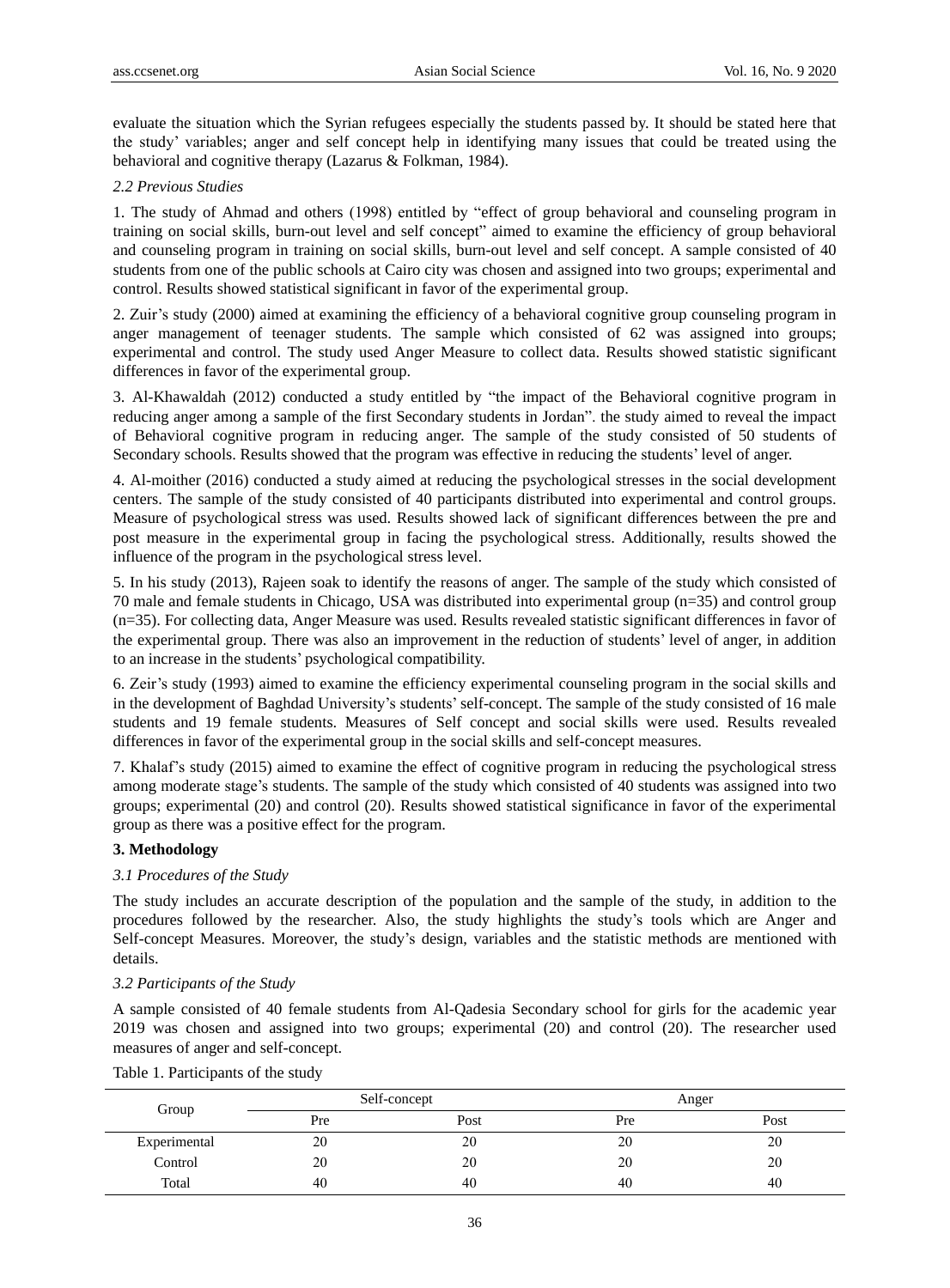## *3.3 Tools of the Study*

Self-Concept Measure consists of four dimensions; self-esteem (7 items), emotional (70 items), taking responsibility (10 items) and cognitive (9 items). Fifth -Lickert scale was adopted: strongly agree (5), agree (4), neutral (3), disagree (2), strongly disagree (1) to correct the students' responses. The measure validity was checked by presenting it to a group of specialized arbitrators in the Jordanian universities whose note were taken into account so the measure's items became 33 items. According to the measure reliability, Cronbac Alpha for internal consistency was used and its value was (85.1).

The researcher adopted Anger Measure which was designed by Slinger (Slinger, 1988) and localized and applied on the Egyptian environment in 1998 by Abdrahamn & Abdalhameed. Later it was applied on the Jordanian environment in 2012 by Awad. The measure consists of 30 items examining anger. The measure's validity was checked and its apparent validity was noticed. The measure's reliability was also checked through applying it on a Jordanian sample. For the purpose of the study, the measure was presented to a set of specialized arbitrators in the field of psychological counseling in s some Jordanian universities who approved the measure in its original copy. To ensure the measure's reliability, pretest and posttest were applied on a sample consisted of 20 students. Pearson correlation coefficient was (0.83) and the researcher calculated the internal consistency of the measure using Cronbach Alpha which its value was (0.86). These two values proved that the scale was good enough to be adopted in the study.

## *3.4 Variables of the Study*

Independent variable: counseling program. Dependent variable: anger and self-concept.

#### **4. Results**

To examine the efficiency of a behavioral cognitive group counseling program in reducing Anger level and developing self concept among a sample of Syrian refugees female students in Jordan, Means and standard deviations of the refugees students' degree on the Anger and Self-Concept Measures were calculated as it illustrated in Table 2.

Table 2. Means and standard deviations of the refugees students' degree on the Anger and Self-Concept Measures

|              |              | N  | Pre    |       | Post   |       |
|--------------|--------------|----|--------|-------|--------|-------|
|              | Group        |    | M      | SD    | M      | SD    |
| Self-concept | Control      | 20 | 93.11  | 22.3  | 118.86 | 20.71 |
|              | Experimental | 20 | 108.84 | 25.32 | 118.12 | 26.18 |
|              | Total        | 40 | 109.24 | 25.89 | 114.12 | 24.15 |
|              | Control      | 20 | 44.17  | 5.56  | 45.86  | 5.76  |
| Anger        | experimental | 20 | 46.18  | 7.12  | 30.32  | 5.46  |
|              | Total        | 40 |        |       |        |       |

Table 2 showed statistic significant between the experimental and control groups in the pretest and posttest in the sample's degrees on the two measures.

To analyze the dependent variables, MANCOVA was used as it is illustrated in Table 3.

Table 3. Analysis of MANCOVA results of the effect of group variable and the interaction between them in the refugees' level of Anger and Self-Concept

| 10 <sup>1</sup><br>. |                                 | earron<br><b>CAR</b><br>. 14<br>.cc<br>$-$<br>c | ນ ເຂ.<br>c |
|----------------------|---------------------------------|-------------------------------------------------|------------|
| $J_{\rm T}$ our      | $\sim$ $\sim$ $\sim$<br>_______ |                                                 | 50000      |

Table 4. Results of Two-way analysis of variance in the refugees' degrees on the Anger and Self Concept measures among the two groups and interaction between them

| Reliability source | Sum of seq. | FD | Means of eq. |      | Sig. |
|--------------------|-------------|----|--------------|------|------|
| Pre                | 870.12      |    | 719.57       | 2.65 | 0.15 |
| Group              | 176.12      |    | 154.15       | 7.76 | 0.30 |
| Error              | 647.70      | 45 | 15.34        |      |      |
| Total              | 6446.13     | 70 |              |      |      |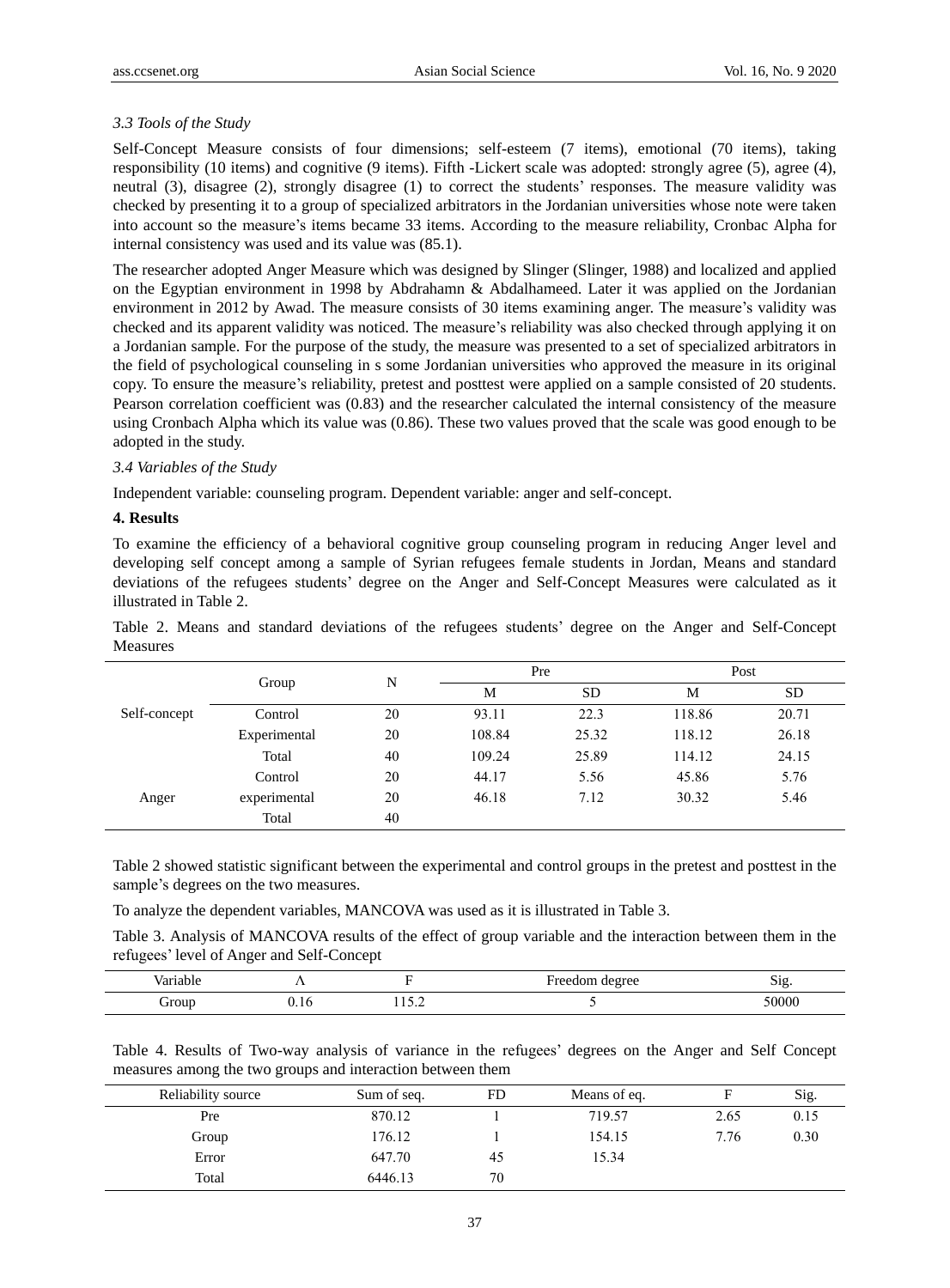The previous Table 4 showed statistical significant differences attributed to Group variable as the value of  $(\lambda)$ was 0.16%. To identify which of the variables causes these differences, variance was calculated.

Results according to the order of the study's questions:

1) Are there any statistic significant differences at (A=0.05) between the degrees of the two groups; experimental and control in Self Concept attributed to the counseling program used in the study?

Based on the results shown in table (4), there are statistic significant differences between the experimental and control groups in Self concept with  $(F=7.67)$  at (a=0.05). And the differences between the adjusted means were in favor of the experimental group with a mean (118.86) compared to the control group with a mean (119.82) as it is illustrated in Table 3. Accordingly, the proposed counseling program has shown an impact in modifying the female refugees students' elf concept in Jordan.

| Group        | N  | М      | Standard error |
|--------------|----|--------|----------------|
| Experimental | 20 | 11.46  | 6.50           |
| Control      | 20 | 112.10 | 5.42           |
| Total        | 40 | 230.98 | 6.20           |

Table 5. Post adjusted Means of the students' degrees in Self-Concept according to Group Variable

Table 5 showed lack of statistic significant impact between the experimental and control groups in Self-Concept Measure which indicated lack of differences in the efficiency of the proposed counseling program.

2) Are there statistic significant differences at (a=0.05) between the means of the experimental and control groups in Anger level at Anger level attributed to the counseling group? Results of Table 5, showed statistic significant differences between the experimental and control groups' degrees in Anger Measure as F value was  $(360.19)$  at a=0.05.

Anger level was less in the experimental group with adjusted mean (360.19) compared to the Control Group's adjusted mean (29.45). And therefore, it can be concluded that the counseling program has direct impact on the experimental groups by reducing its Anger level.

| Reliability source | Sum of seq. | Fd | M of seq. |       | Sig. |
|--------------------|-------------|----|-----------|-------|------|
| Post               | 200.60      |    | 200.60    | 23.60 |      |
| Group              | 365.68      |    | 3650.68   | 220.5 |      |
| Error              | 654.6       | L) |           | 16.40 |      |
| Total              | 44.6        | 59 |           |       |      |

Table 6. Results of ANOVA

| Table 7. Post adjusted Means of the Syrian student's degrees on Anger Measure according to group variable |  |  |  |
|-----------------------------------------------------------------------------------------------------------|--|--|--|
|                                                                                                           |  |  |  |

| Groups       | N     | M     | Standard error |
|--------------|-------|-------|----------------|
| Experimental | 20    | 27.70 | 0.97           |
|              | Total | 30.70 | 0.80           |
| Control      | 20    | 26.65 | 1.0            |
|              | Total | 49.18 | 0.80           |

#### **5. Discussion & Conclusion**

The study aimed at investigating the efficiency of a behavioral cognitive group counseling program in reducing Anger level and developing self concept among a sample of refugee female Syrian students in Jordan. Results of the first question showed an improvement in the level of Self Concept of the experimental group compared to the control group. The researcher attributed this improvement to the counseling program which includes variety of techniques as training on self understanding, enhancing positive work and activating the communication with the society through the program's group sessions and the effective techniques of communication as the social role and modeling. Accordingly, the researcher got the opportunity to interact socially with others and have effective discussion. And therefore, the level of the experimental group's Self concept was improved and its behavior was also modified positively which in turn helped in reducing the Anger level and improving self concept. This result agrees with the study of Rajeen,2013 and Dobson &Dozois, 2010) which showed the positive role of the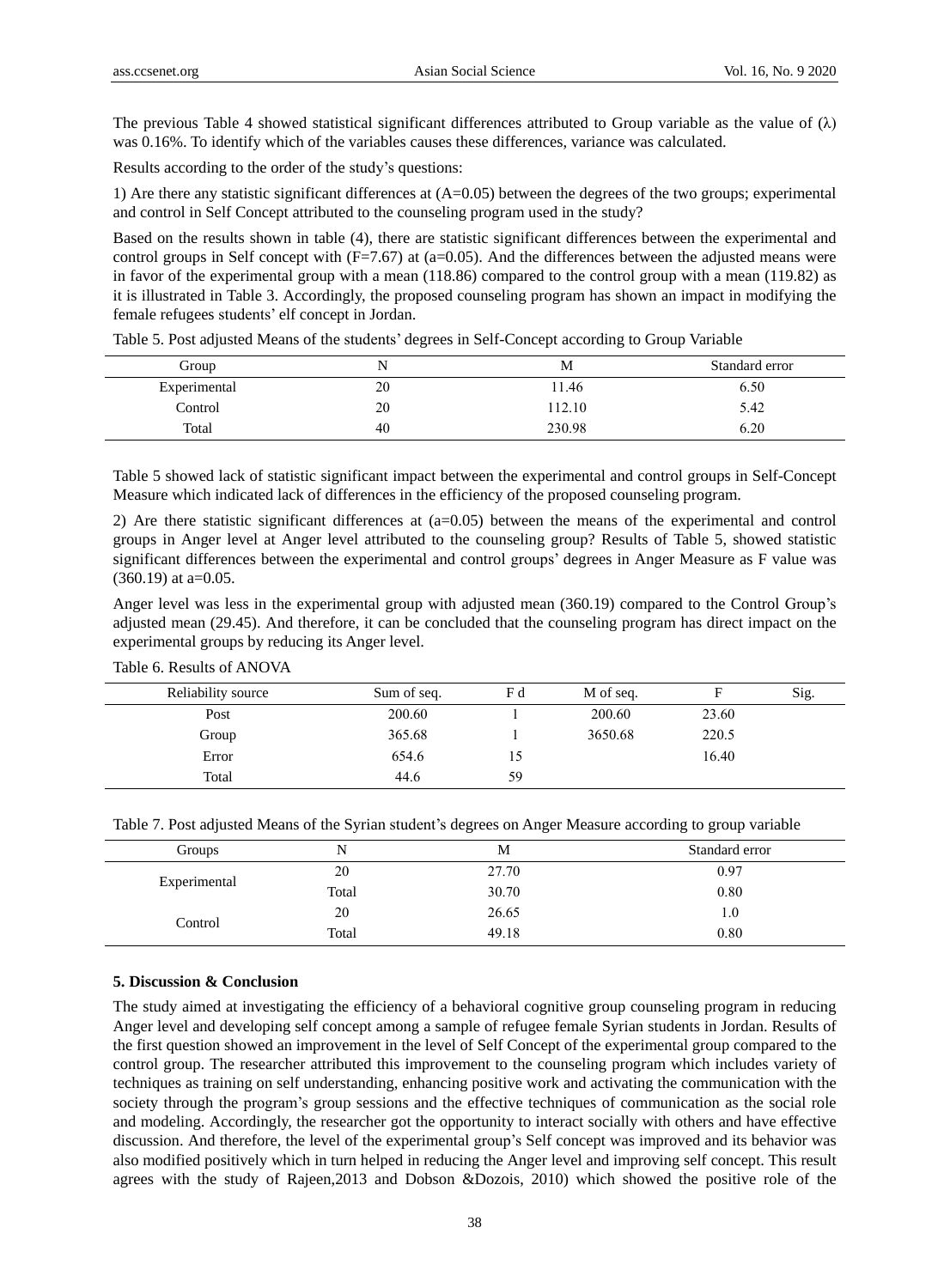program in improving the level of Self concept ad reducing the anger of Syrian refugees students. Moreover, the results that showed the students' level of psychological compatibility agrees with some of studies' results as Ahmad(1998), Al-Zuir(2000) and Gazda,et al (1997.)

#### **6. Recommendations**

The study came up with some recommendations as :

- 1. The necessity to give further opportunities to the Syrian refugees express themselves freely.
- 2. Applying the program on other different school stages and on different sample of refugees, for example, male refugees.
- 3. Giving more lectures about disasters and its causes and results as being a refugee.
- 4. Guiding the trainees in all the psychological, ethical, social, educational and professional fields.

5. Guiding the trainees towards cooperation with the school's psychological counselor to help them in solving their problems through effective activities and work at school.

#### **References**

- Abd Rahman, A., & Abd Alhameed, A. (1998). *Constructing cognitive, behavioral and counseling program in reducing the anger of secondary students in Egypt*. Dar al-kitab, Cairo.
- Ahmad, et al. (1998). *Impact of group counseling and behavioral program in training on the Social skills and psychological burnout.* Unpublished thesis, Ein Shams University, Cairo, Egypt.
- Al –Moeither, M. (2014). *Effectiveness of Counseling Program in Reducing Psychological Pressure of the Beneficiaries of Social Development Center in Deriah.* Naif Arab University for Security Sciences, Riyadh.
- Al-ghareeb, N. A. (2004). *Impact Of training program of the social skills in improving self concept, social efficiency and achievement of students with special needs.* Unpublished thesis, University of Jordan.
- Al-khawaldah, O. (2012). *Effect of the Bahvioral cognitive therapy in reducing anger among a sample of first secondary students.* Unpublished thesis.
- Al-saed, A. M. (2009). Effectiveness of Behavioral Counseling Program in Reducing Psychological Pressures and Burnout of the Secondary Students in Egypt. *Journal of Education.* Ein Shams University.
- Al-Zuir, J. M. (1993). Constructing a behavioral Counseling Program for Skills Training in Reducing Anger and Self Concept of Female Students at Al-Mosel University. *Journal of Al-Mosel University,* 120.
- Awad, A. (2012). *A study of the relation between anger and academic achievement of secondary students in Jordan.* Zahran for publishing, Amman, Jordan.
- Bracha, K. (2000). *Guidance & counseling.* New York University Press.
- Daheri, S. H. (2005). *Counseling psychological science and its theories.* Dar Wael for publishing, Jordan.
- Daheri, S. H. (2011). *Principles of psychological health.* Dar Wael for publishing, Jordan.
- Daheri, S. H. (2020). *Psychological pressure and its theories.* Dar Al-Esar Al-elmi, Amman, Jordan.
- Dobson, K., & Dozois, D. (2010). Historical and philosophical bases of the cognitive behavioral therapies. In K. Dobson (Ed.), *Hand book of cognitive - behavioral therapies.* New York, NY: Guilford Press.
- Gazda, G., Duncan, J., & Meadows, M. (1997). Counseling and group procedures: Report of a survey. *Counselor education and supervision, 6,* 305-310.
- Golden, O. (1998). *Career's guidance.* New York: Columbia University Press.
- Kendall, P., Reber, M., Mcleer, S., Epps, J., & Ronan, K. (1990). Cognitive Behavioral Treatment of Conduct Disordered Children. *Cognitive therapy and research, 14*(3), 279-297.
- Khalf, M. (2015). Effect of Cognitive, Psychological, Behavioral and Counseling Program in Reducing the Level of the Moderate Stage Students' Psychological Pressure. *TEACHER Journal,* 210*.* Education College, Bagdad University.
- Lazaros, R. (1984). *Personality.* Dar Al-Shorooq, Cairo, Egypt.
- Lazarus, R., & Folkman, S. (1984). *Stress, appraisal and coping.* New York, NY: Springer.
- Rajeen, E. (2013). *Theories of career development.* Prentice Hall, Englewood Cilffs, New Jersey.
- Slinger, S. (1988). *Transition from vocational guidance counseling psychology.* University Press.